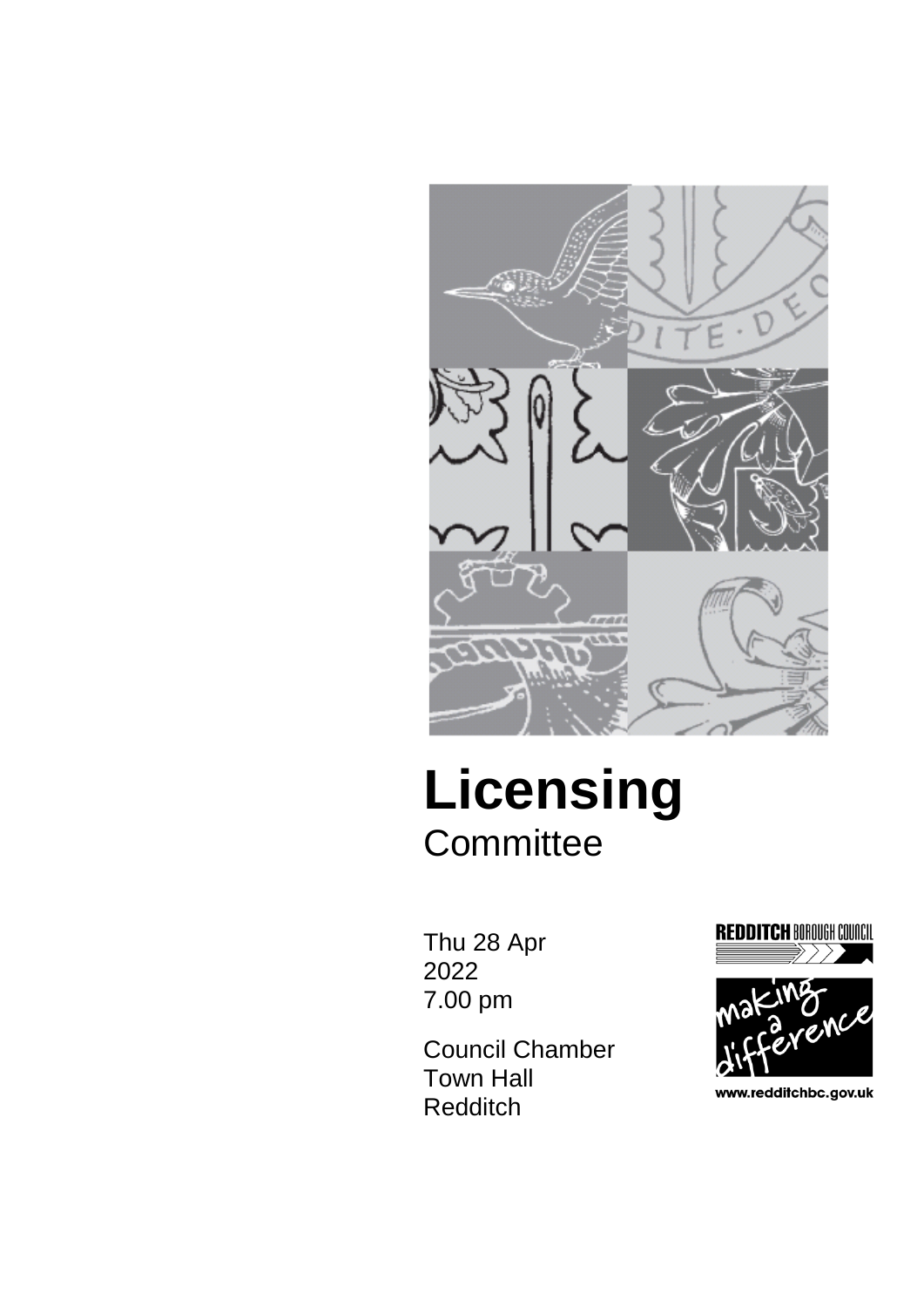**If you have any queries on this Agenda please contact Pauline Ross Democratic Services Officer**

**Town Hall, Walter Stranz Square, Redditch, B98 8AH Tel: 01527 881406 e.mail: [p.ross@bromsgroveandredditch.gov.uk](mailto:p.ross@bromsgroveandredditch.gov.uk)**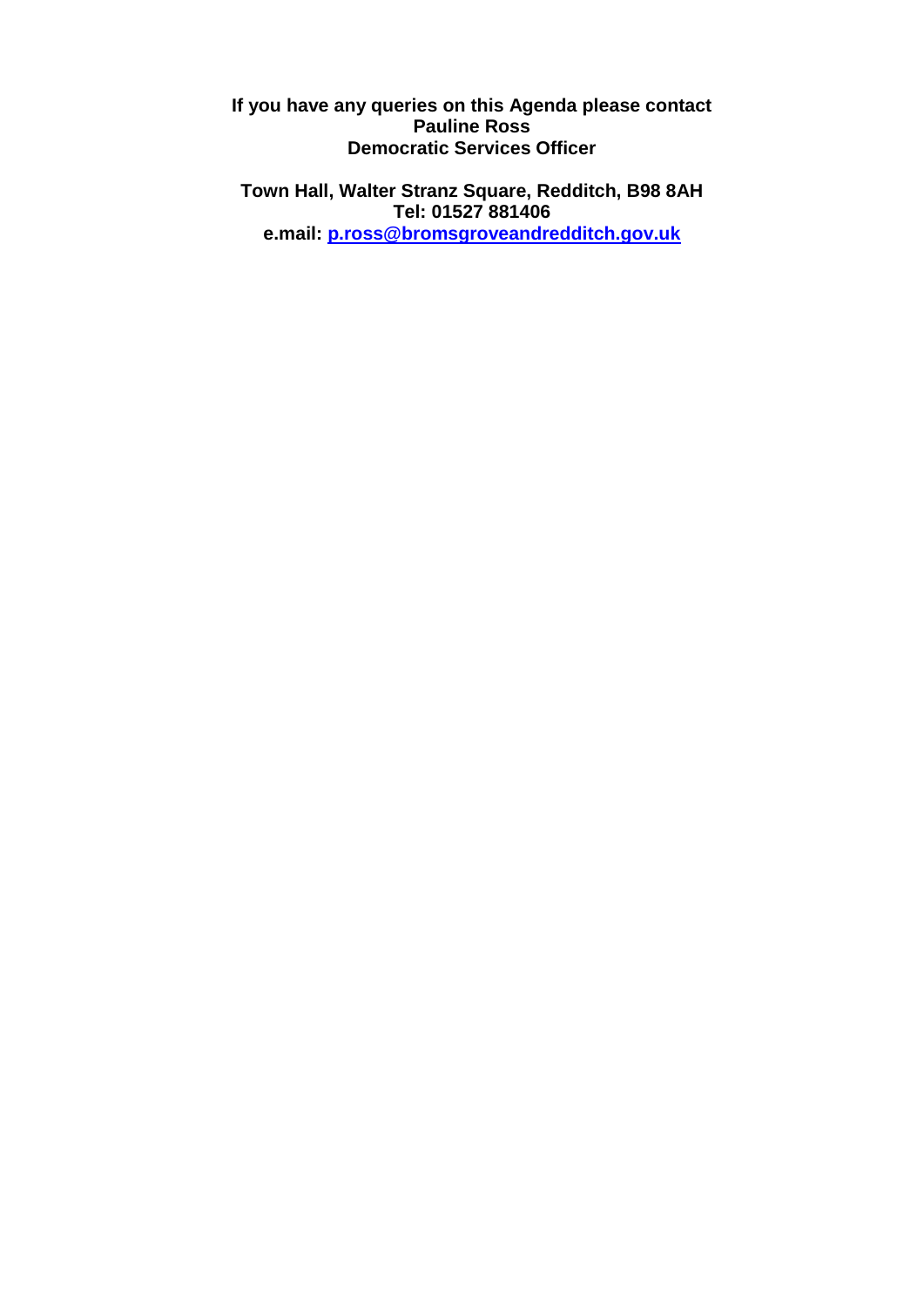## **GUIDANCE ON PUBLIC SPEAKING**

**At the current time, seating at the meeting will be placed in such a way as to achieve as much space as possible for social distancing to help protect meeting participants.**

**Please note that this is a public meeting and is open to the public to attend.**

**If you have any questions regarding the agenda or attached papers, please do not hesitate to contact the officer named above.**

### **GUIDANCE FOR ELECTED MEMBERS ATTENDING MEETINGS IN PERSON**

Members and Officers who still have access to lateral flow tests (LFTs) are encouraged to take a test on the day of the meeting. Meeting attendees who do not have access to LFTs are encouraged not to attend the meeting if they have common cold symptoms or any of the following common symptoms of Covid-19 on the day of the meeting: a high temperature, a new and continuous cough or a loss of smell and / or taste.

Whilst the Council acknowledges that it is no longer a legal requirement to wear face coverings, we would really appreciate if the Members and Officers who attend a meeting in person would consider wearing a face covering throughout the meeting unless they are exempt or speaking.

The meeting venue will be fully ventilated, and Members and officers may need to consider wearing appropriate clothing in order to remain comfortable during proceedings.

### **PUBLIC ATTENDANCE**

Members of the public will be able to access the meeting if they wish to do so. Seating will be placed in such a way as to achieve as much space as possible for social distancing to help protect meeting participants.

Whilst the Council acknowledges that it is no longer a legal requirement to wear face coverings, it would be really appreciated if members of the public who attend the meeting in person would consider wearing a face covering throughout the meeting unless they are exempt.

It should be noted that members of the public who choose to attend in person do so at their own risk. Members of the public who still have access to lateral flow tests (LFTs) are encouraged to take a test on the day of the meeting. Meeting attendees who do not have access to LFTs are encouraged not to attend if they have symptoms of a common cold or any of the following common symptoms of Covid-19 on the day of the meeting; a high temperature, a new and continuous cough or a loss of smell and / or taste.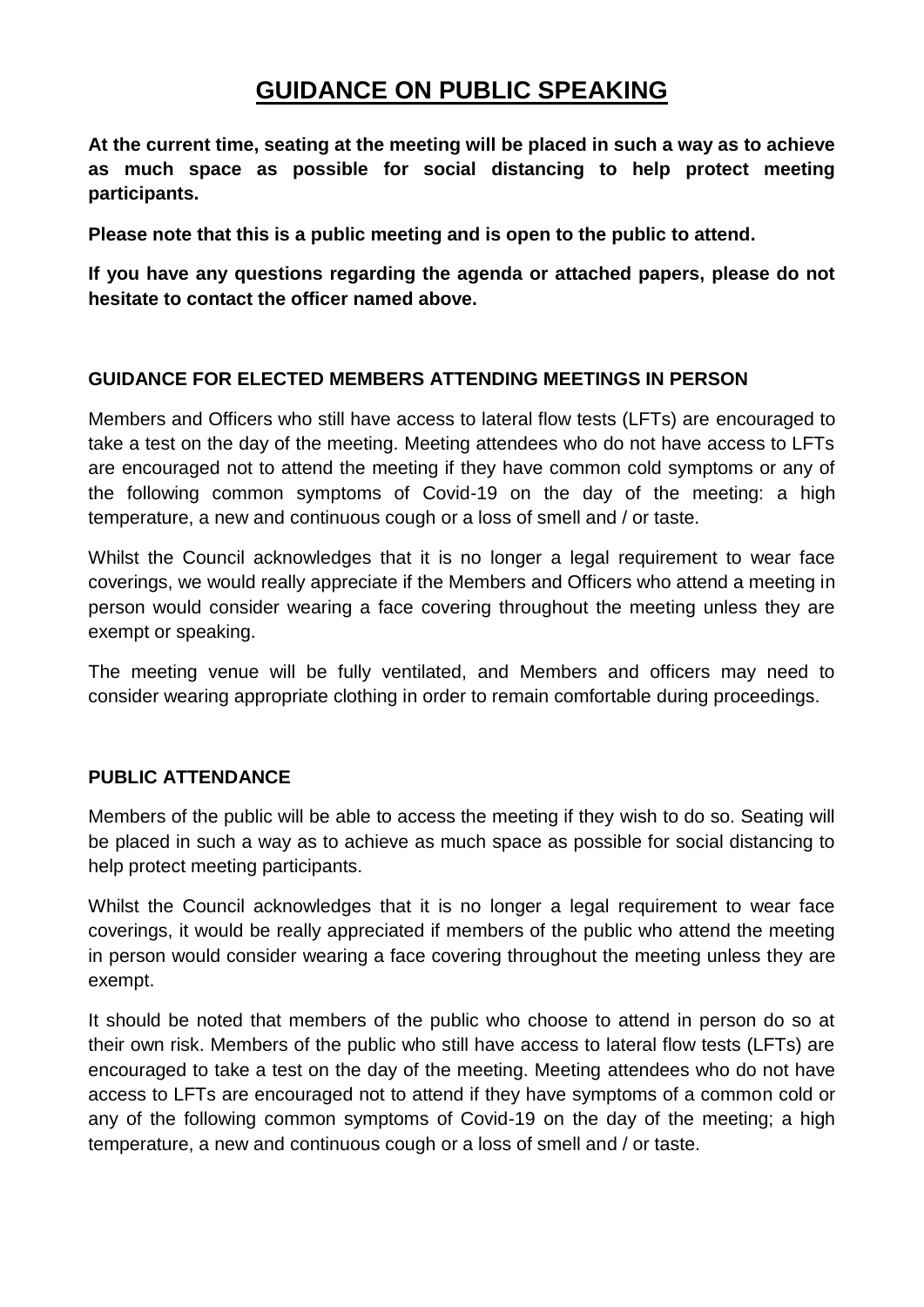#### **PUBLIC SPEAKING**

The usual process for public speaking at Committee meetings will continue to be followed subject to some adjustments which allow written statements to be read out on behalf of residents and the virtual participation of residents at meetings of the Committee.

The total maximum time permitted for public speaking is 15 minutes and the time limit for individual speakers is 3 minutes.

Only those members of the public who have registered to speak in advance of the meeting will be permitted to do so.

To register to speak you must contact Democratic Services by phone on 01527 881406, or by email at [democratic@bromsgroveandredditch.gov.uk](mailto:democratic@bromsgroveandredditch.gov.uk) before 12 noon on the day of the meeting.

When registering to speak you must give your name and contact telephone number and indicate which agenda item you wish to speak about, and whether you are in support of or opposed to the officer recommendation

#### **Notes:**

**Although this is a public meeting, there are circumstances when Council might have to move into closed session to consider exempt or confidential information. For agenda items that are exempt, the public are excluded.**